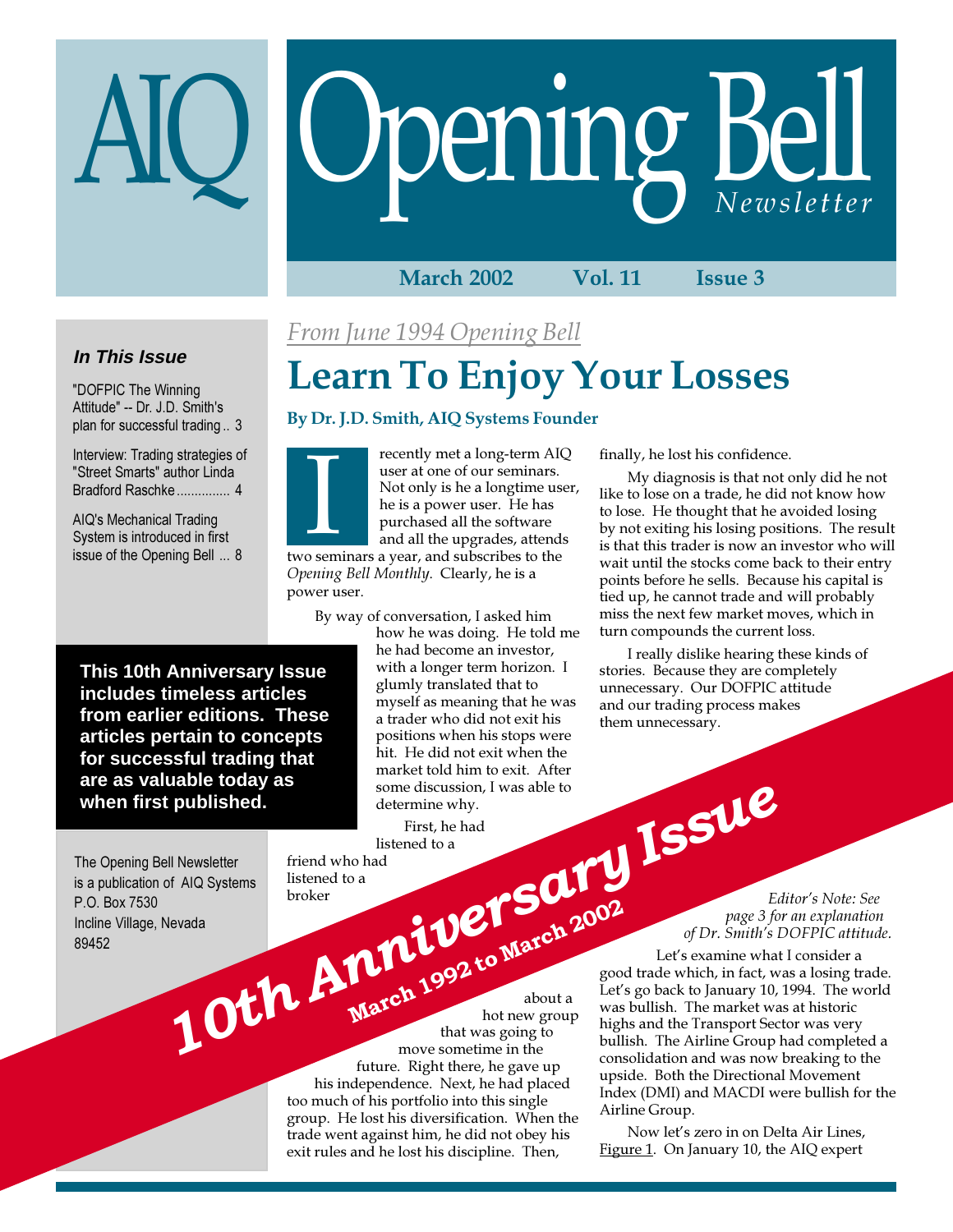

Dr. J.D. Smith founded AIQ in 1985 to develop stock market software specifically for use on desktop personal computers, utilizing the same expert system methodology used for mainframes. In 1986, he introduced AIQ's first stock market system, the world's first Artificial Intelligence-based expert system for stock market trading available for personal computers. The first version of AIQ TradingExpert was released in 1992.

Dr. Smith sold AIQ Systems to Track Data Corporation, New York City, in 1994.

system issued a 97 Expert Rating to the upside for Delta. MACDI and Directional Movement were showing a same-day confirmation of this Expert Rating. The Delta stock had the highest Positive Volume value on my entry list of stocks to consider for trading. Delta Air Lines was a definite buy: at 56 1/4 on January 10. I was able to place an initial stop just below recent lows, which should get me out at a maximum 4.2% loss if the trade should go against me.

On January 19, Directional Movement turned negative for the Delta Air Lines stock. But that is not unusual. DMI will often whipsaw early in a new position. This is why for one of my exit rules I require both DMI and MACDI to turn negative (for long positions). I will exit on this indicator rule even though none of my price stops have triggered.

By January 24, the trade had degraded (see Figure 2). On that day, the Difference Line of MACDI crossed the Signal Line to the downside. This in conjunction with a negative Directional Movement Index activated my exit rule, and I was out.



Figure 1. Delta Airlines chart on 01/10/94 with MACDI

This was a "good trade." It was a good trade because I was disciplined enough to follow my rules. Equally important, I exited with only a 2.4% loss on the trade. What makes that loss look even better is illustrated in Figure 3.

If I had not exited when my rules told me to and I had become an investor in Delta Air Lines, the result would eventually have been a 29% loss within three months. A

2.4% loss is good. A 29% loss is clearly bad.

I feel that it is just as important to lose as it is to win. This is not a concept that is widely taught, but when actively trading the market it is a good concept to keep in mind.

It is important to lose for three reasons.

First, if we all put on only winning trades, who would there be to take the other side? But let's be realistic. My trading process and my trading systems are not perfect. AIQ's Expert Rating is not always right. Confirmation techniques help, but not completely. If I want to trade, then I am going to lose some of the time. As long as I can lose well — by that I mean quick and small — then I can build losses into my trading process and deal with them.

Second, losing teaches us discipline. If all our experience in the market occurred during a long, bullish trend where it is easy to pick winners, we would begin to believe that this is an easy game to play. We would be totally unprepared to react to the inevitable correction. We would be totally unprepared to deal with a down market. We would not have the discipline to practice market timing, group analysis,



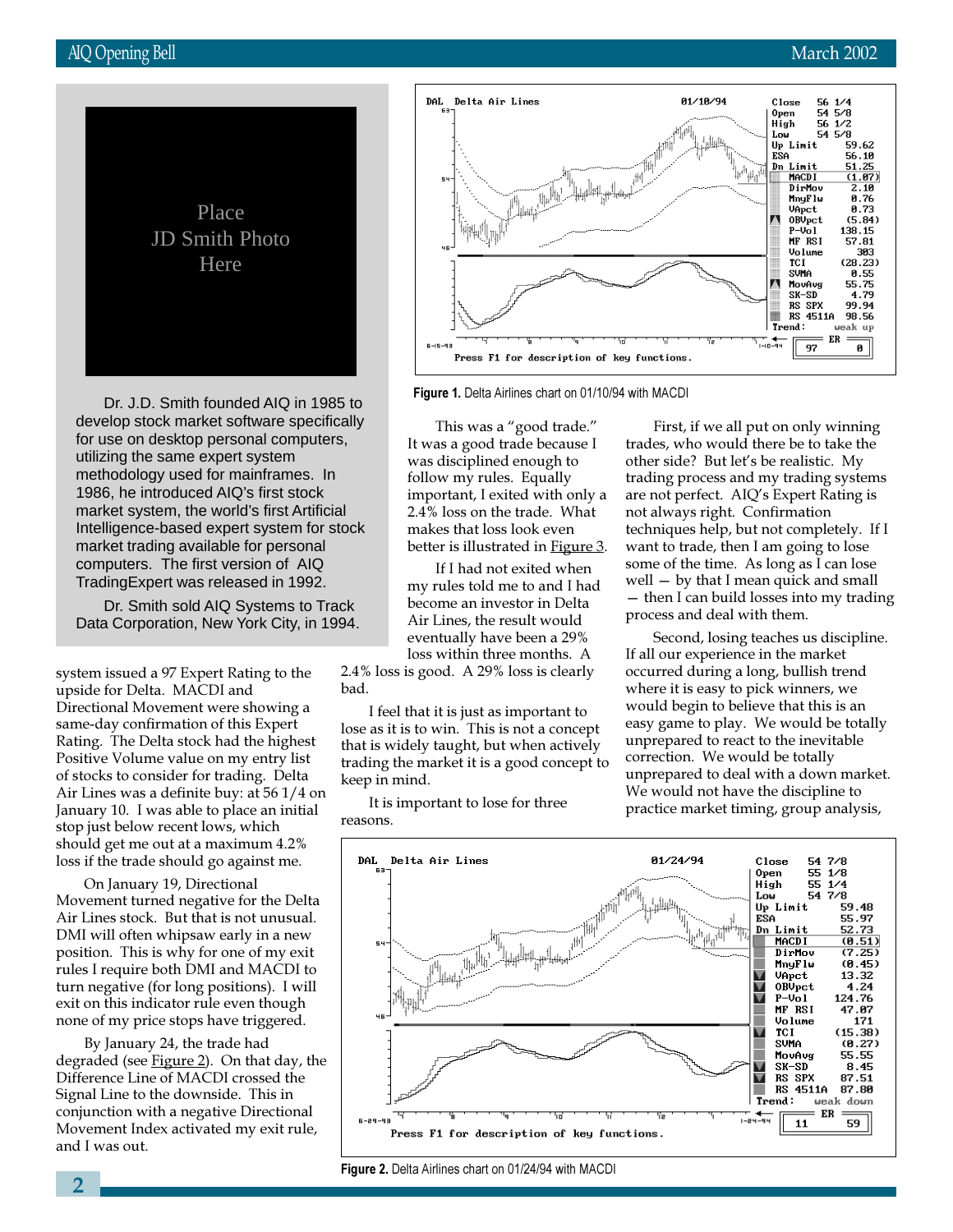# DOFPIC: The Winning Attitude

What is it about our best users that causes them to be successful traders month after month, year after year? The answer is not how they use our systems, because there are almost as many ways of using them as there are successful traders. The answer lies in personal trading habits.

 I have found that the successful trader has a detailed personal trading process that is executed in exactly the same way all the time. Without such a trading process, the chance of consistent success is severely reduced. The question now becomes — how does one develop a trading process?

Developing a trading process can be an interesting challenge because, to be useful, it must be personal. This is important because in order for our trading process to be effective it must match our personality; it must take advantage of our strengths and it must compensate for our weaknesses.

Thankfully, there exists a body of knowledge to assist in developing such a plan. The general theory of command systems offers useful

and stock selection. And we would not have the discipline to exit when the market, and our rules, tell us to exit.

Third, a losing trade gives us the incentive to evaluate and improve our trading process. During the review phase of our trading process, it is our task to evaluate our methods for

concepts of planning and control. The literature on trading techniques and trading discipline offers numerous personal qualities which have an impact on trading success. Combining planning and control concepts with the qualities of good trading practice provides us with a suitable framework upon which to build our own trading process.

None of these personal qualities are particularly new. They are heavily discussed in the literature on personal behavior as well as trading. None of the planning concepts are new. They have been developed over many years of study of command and control theory. What is new is the handle I have given to this combined approach. I call it DOFPIC, which stands for the qualities necessary for successful trading: Discipline, Organization, Focus, Patience, Independence, and Confidence.

 The qualities represented by DOFPIC transcend trading the stock market, but they have special significance here because adroit application of these qualities will allow us to meet some of our personal

determining market direction, to test our rules for sector rotation and group analysis, and to check in detail our methods for stock selection. And, of course, we must examine our exit rules.

These are the reasons that I enjoy a good losing trade like the Delta trade. By reminding me that I am not infallible



objectives.

Discipline is the ability to follow our trading plan, which allows us to control the fear and greed that are the prime motivations moving the market.

Organization is the specific process — the daily logs, the money management rules and the risk management stops we use to execute the plan.

Focus is the quality that allows us to be specific on which market instruments we trade and our role in the trading process.

Patience is a constant reminder to trade carefully and to wait until our market has a shape that offers a very good chance of success.

Independence is the ability to ignore advice and tips from people outside of the AIQ world, people who most certainty know less about what is going on than we do.

Confidence in our self and in our trading process follows from the other qualities, and is absolutely required for successful trading. – Dr. J. D. Smith

and that my system is not infallible, a good losing trade increases my dependence on my trading process with the result that I am able to continue to trade well and profitably. Also, I can feel good about myself. I had the discipline to not deviate from my rules and to take my loss when the market told me to exit. As a result, I only lost a little bit on the Delta trade.

I particularly enjoy a good losing trade when the exit improves my trading performance. Then, to me the loss is really a bonus. How can a loss be a bonus? If the percentage loss from the trade is less than my prior average percentage loss from trading in general, then my new average after this losing trade will decrease. In the case of the Delta Air Lines trade, I lost 2.4% compared to my average loss of 3.8%. (And, I avoided the 29% loss had I ridden it all the way down.)

This explains why I can say that losing is good. And losing well works for me.

Figure 3. Delta Airlines chart on 04/19/94 with MACDI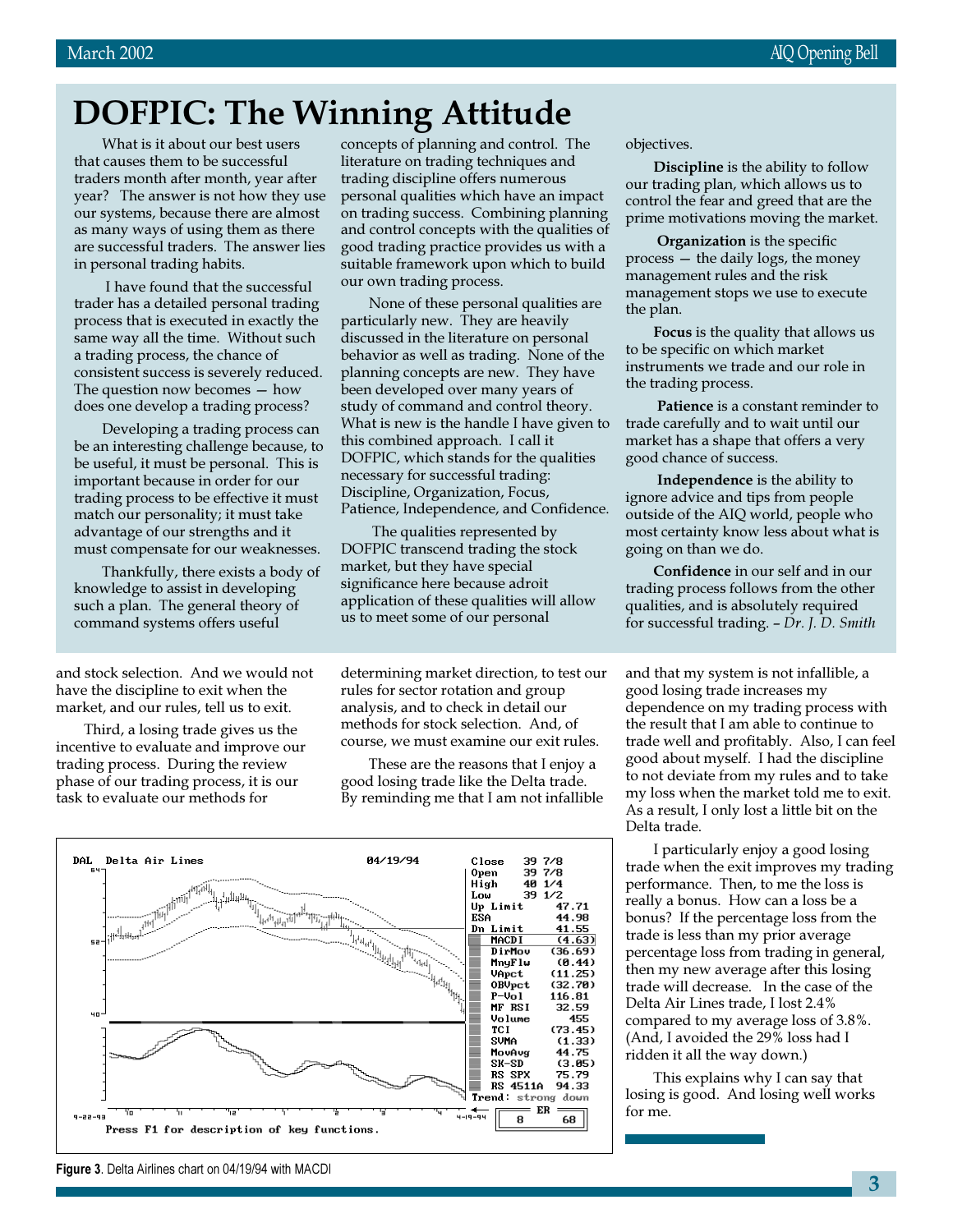## From August 1997 Opening Bell

# Linda Bradford Raschke On Short Term Trading Strategies

#### By David Vomund

his month we are pleased to present an interview with Linda Bradford Raschke. Linda is President of LBRGroup, a firm specializing in trading and nis month we are pleased<br>present an interview with<br>Linda Bradford Raschke.<br>Linda is President of<br>LBRGroup, a firm<br>specializing in trading and<br>commercial hedging. She is featured in Jack Schwager's book The New Market Wizards and coauthored the best selling book Street Smarts - High Probability Short Term Trading Strategies.

traits required to be a successful short term trader?

LBR: Anybody who wants to can be a successful short term trader. In terms of personality, you either want to trade or you don't. People who like to trade tend to be more active traders. These are the people who do well in the markets. Several studies of FCM (Futures Commission Merchant) accounts have

"The worst thing you can do in terms of market timing is to buy in the middle of a trading range. Either buy new highs, or buy pullbacks, but don't put your capital to work in the middle of a trading range."

DV: Thanks for joining us for this interview. In your book 'Street Smarts' you give several strategies for short term traders. Do you think that anyone can trade short term or are certain personality

## AIQ Opening Bell Newsletter

David Vomund, Publisher G.R. Barbor, Editor P.O. Box 7530 Incline Village, NV 89452

AIQ Opening Bell does not intend to make trading recommendations, nor do we publish, keep or claim any track records. It is designed as a serious tool to aid investors in their trading decisions through the use of AIQ software and an increased familiarity with technical indicators and trading strategies. AIQ reserves the right to use or edit submissions.

For subscription information, phone 1-800-332-2999 or 1-775-831-2999.

© 1992-2002, AIQ Systems

shown that the most successful traders are those with the highest activity levels.

Even the best intermediate term investors who use trend following systems constantly massage and adjust their positions. All the people I know who are able to support themselves by trading tend to be very active.

But in the most recent stock market environment, one has obviously been able to do well by good old fashioned investing!

DV: How much is your own judgment a factor in your trading?

LBR: I have found that I do better using discretion as opposed to trading a system. There are a few select systems that I trade because they force me to



**Linda Bradford Raschke**

place a trade that I might otherwise feel far too uncomfortable with using my own discretion. These systems serve as the trigger. Many of the patterns discussed in Street Smarts actually have a mechanical entry or trigger to make it easier for people to trade. The system keeps them from failing to pull the trigger.

For example, it is helpful to have buy stops resting in the market which will automatically take you into the trade, but then you must manage the trade in terms of how the market responds.

DV: In 'Street Smarts' you say that the single most important secret is this: 'Listen to the markets and do not impose your will upon them.' Can you expand on this?

LBR: It simply means not letting your positions speak for you. A lot of people get into scenario building. They might examine what they perceive to be fundamental data and then make evaluation judgments. For example, they may think the market is too high so they go short. On the other side of every

#### **Holy Grail Pattern**

Buy rules (sells are reversed)

- 1. The 14-period ADX must initially be greater than 30 and rising. This is the value to the right of TradingExpert's ADX/R indicator.
- 2. Look for a retracement in price to the 20 period exponential moving average. This will usually be accompanied by a turndown in the ADX.
- 3. When the price touches the 20 period moving average, put a buy stop above the high of the previous bar.
- 4. Once filled, enter a protective sell stop at the newly formed swing low. Trail stops as profits grow.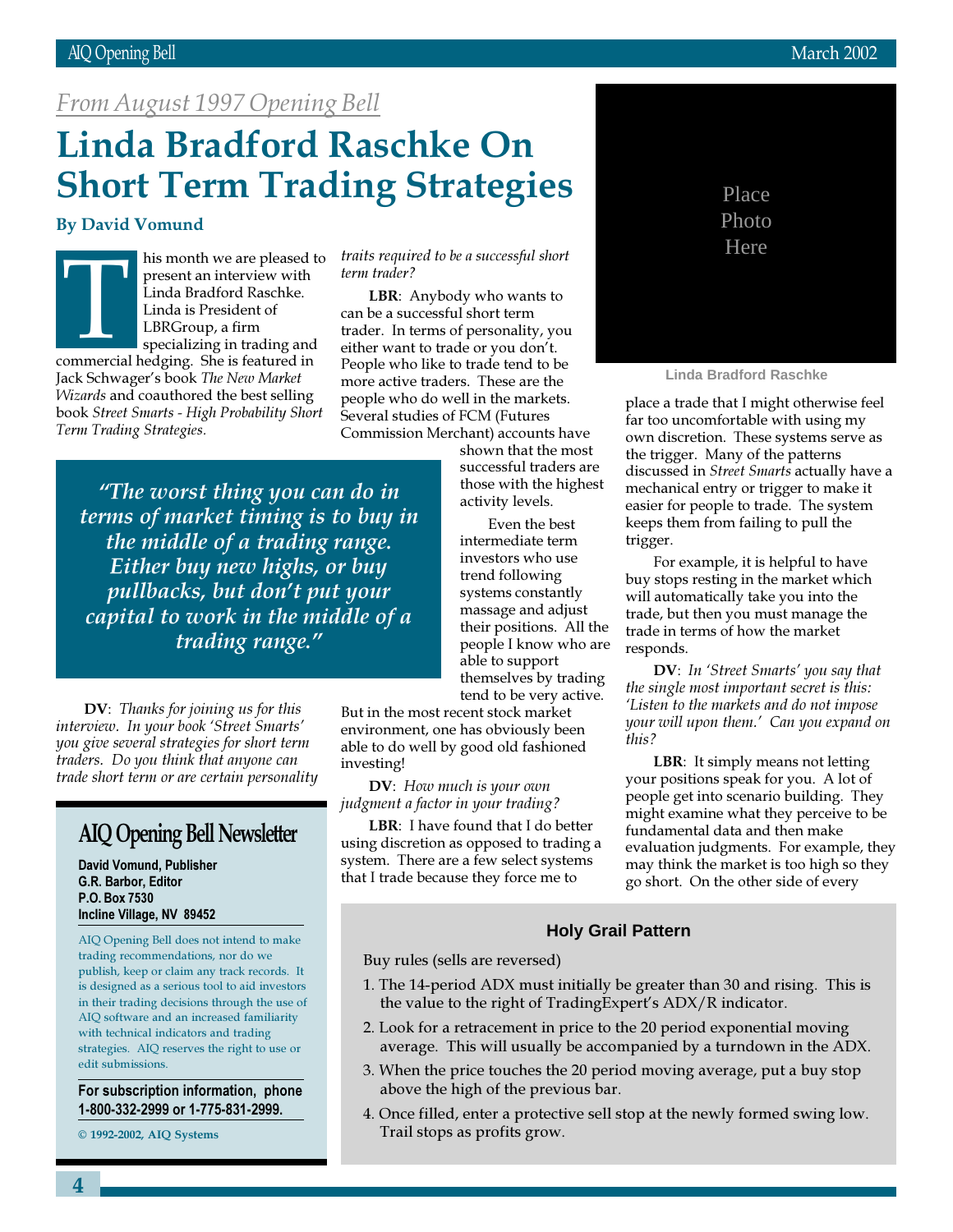#### March 2002 AIQ Opening Bell

trade is somebody who is equally convinced that it is going in the opposite direction. Who is right? The market is. The market is going to do what it wants regardless of your convictions.

If you pay attention to what the market is saying rather than forcing your will on the market, it will give you subtle clues as to what it is going to do. For example, moves often start in either direction with an impulse and a thrust. It may be a range expansion, an increase in standard deviation, a breakaway gap, or even a failure to make a lower low. There is always a message but you are not going to pick it up unless you have an open mind.

DV: You say consistency is a necessity for successful trading, but every trader has losing steaks. How do you treat these losing streaks and do you ever get the urge to change your strategy when they occur?

LBR: Consistency speaks in reference to following a specific methodology. Unfortunately, most methods don't always work in all market conditions and market conditions never persist forever. What happens is that the minute you become discouraged with a particular methodology and abandon it, market conditions change and the system begins to work again. You end up exiting every methodology at its low draw down on its equity curve so you are always one step out of sync. If you



Figure 1. Cincinnati Milicron chart showing Holy Grail Pattern buy signal 6/23/97 & 6/24/97

are always switching strategies, you are probably just leaving the one that is ready to kick in.

As for losing streaks - a losing streak for most professionals is more than likely to be characterized by a flat period instead of huge losses. There is absolutely no reason in this business for small losses to become big losses. Unless you are following a trend following



Figure 2. Chrysler chart showing Unfilled Gap buy signal on 04/11/97 followed by immediate price reversal

system which gets whipsawed during consolidations, losing streaks come from sloppy habits, trader error, or stubbornness.

I have never been tempted to change my style because I feel that my patterns and strategies don't change. The market is very basic - you buy pullbacks in a trending issue, you buy divergences, or you buy breakouts from congestion areas. Likewise on the sell side. These things don't change over time.

DV: How important is market timing in your analysis?

LBR: Very important. It helps determine how much you want to risk and it helps determine the degree of follow through. If your timing is such that you are hopping on board right when there is an increase in momentum, then you have greatly increased the probability of follow through in your direction. Likewise, if you are not in a period of high momentum, then you may want to buy on a pullback or at the lower end of a trading range to minimize your risk.

The worst thing you can do in terms of market timing is to buy in the middle of a trading range. Either buy new highs, or buy pullbacks, but don't put your capital to work in the middle of a trading range.

**DV**: AIQ users are primarily equity traders rather than futures or commodities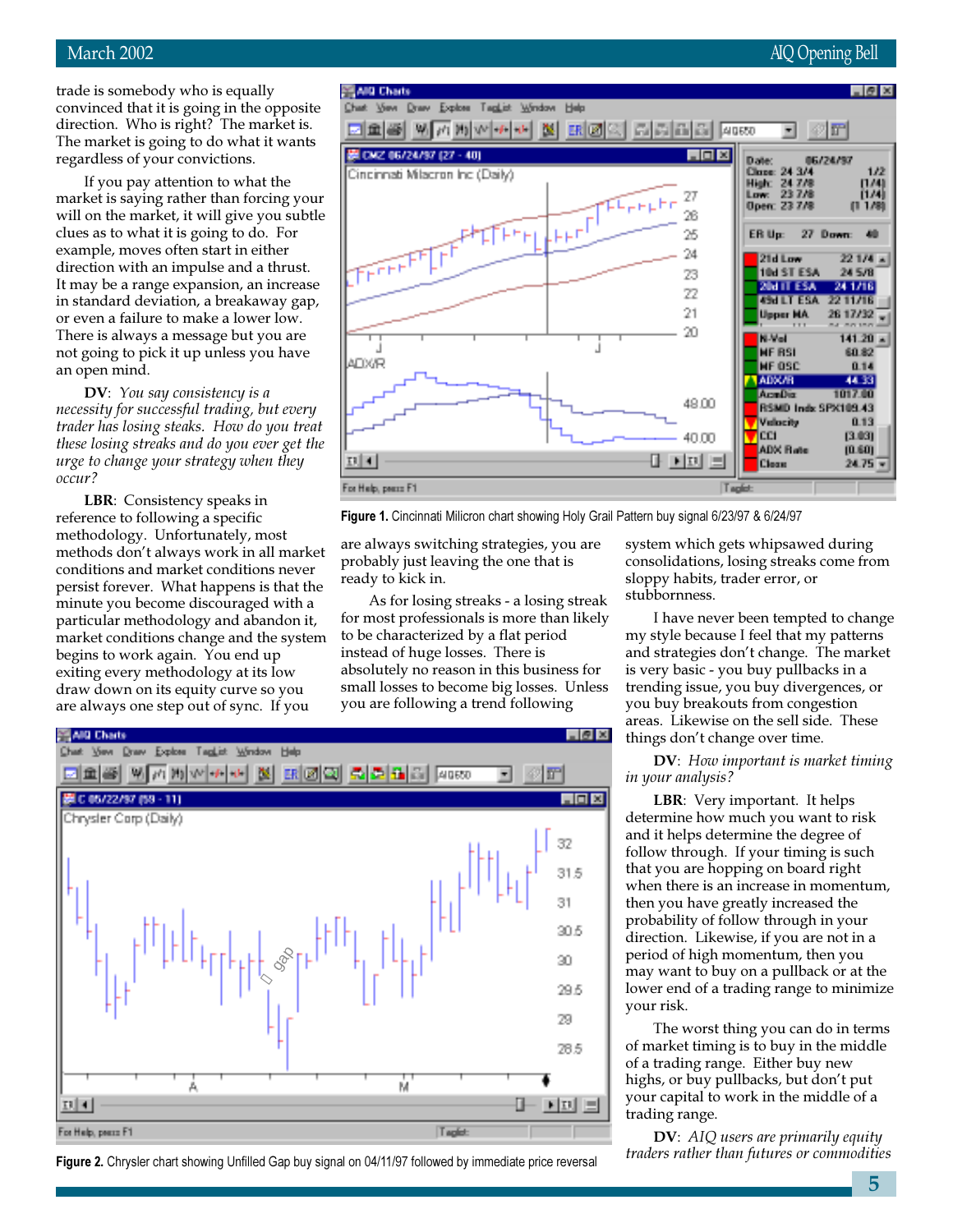#### traders. Do you trade stocks or are you primarily a futures trader?

don't appreciate that small investors<br>have much more flexibility, especiall LBR: I trade stocks as well. People have much more flexibility, especially in stocks, than institutional investors. Small investors don't have to move as much size, they don't have to justify their decision making process to stockholders, and they don't have to show that they are 95% invested long at the end of the quarter. Institutional investors always have a different type of psychological gun to their heads.

DV: One of the easiest patterns to find that is listed in your book is the Holy Grail (see page 4). Can you explain this pattern and give us a few examples?

LBR: This pattern uses Welles Wilder's ADX (Average Directional Index), which measures the strength of a trend over a period of time. The stronger the trend, the higher the ADX reading. This pattern takes advantage of the fact that the odds are very high that when a security makes a new momentum high and pulls back, it will retest its recent high. Therefore, any pullback from a new momentum high can be bought.

Most people hesitate to buy pullbacks because a top may be in place. With this pattern, the odds that a top is in place is probably only 5% to 10%. If you look at stocks that have participated jou look at stocks that have participated three months, you'll see the majority of in the market's advance in the last two or

#### **Three-Day Unfilled Gap Reversals**

- 1. Today the security gaps lower and does not fill the gap.
- 2. Over the next three trading sessions, have in place a buy stop one tick above the high of the gap-down day.
- 3. If filled, place a protective sell stop at the low of the gap-down day.
- 4. Protect any accrued profits with a trailing stop.
- 5. If not filled after three trading sessions, cancel the initial buy stop.

#### **Wolfe Wave Construction**

- 1. Wave 2 is the top of a bar chart.
- 2. Wave 3 is the bottom of the first decline after wave 2.
- 3. Wave 1 is then the bottom prior to the wave 2 top. Point 3 must be lower than point 1.
- 4. Wave 4 is the top of wave 3. Wave 4 should be higher than the wave 1 bottom.
- 5. A trend line is drawn from point 1 to point 3. The extension of this line projects to the anticipated reversal point which we call wave 5. This is the entry point for a ride to the target line (1 to 4).
- 6. The price objective of this pattern is from a trendline drawn from points 1 to 4. The initial stop is placed just beneath the newly formed reversal at point 5. It can then be quickly moved to break-even.

Note: You cannot begin looking for the Wolfe Wave until points 1, 2, 3, and 4 have been formed.

them have had Holy Grail patterns.



Figure 3. Computer Sciences chart with Wolfe Wave pattern buy signal on 04/28/97 security has exhausted itself and a

The 20 period exponential moving average often acts as support for stocks. Recently, Chevron (CHV) provided a good example. With the Holy Grail pattern, we want the stock to fall back to a 20 day moving average after its ADX indicator has moved to a value above 30.

A good example of a Holy Grail buy is Cincinnati Milacron (CMZ) on June 23 and 24 (Figure 1, page 5). CMZ touched the moving average and then continued to rally to a new high. Another example can be seen in American Express (AXP). AXP touched the moving average on July 1, rose the next day, and then jumped 7 points the following day.

DV: TradingExpert has a Price Gap report which makes it easier to spot the Three-Day Unfilled Gap Reversal pattern. Can you give us some examples of this pattern?

LBR: Gaps are a classic tool in technical analysis. There are different types of gaps such as breakaway gaps or exhaustion gaps which come at the extremes. The Three-Day Unfilled Gap Reversal signals periods where the

6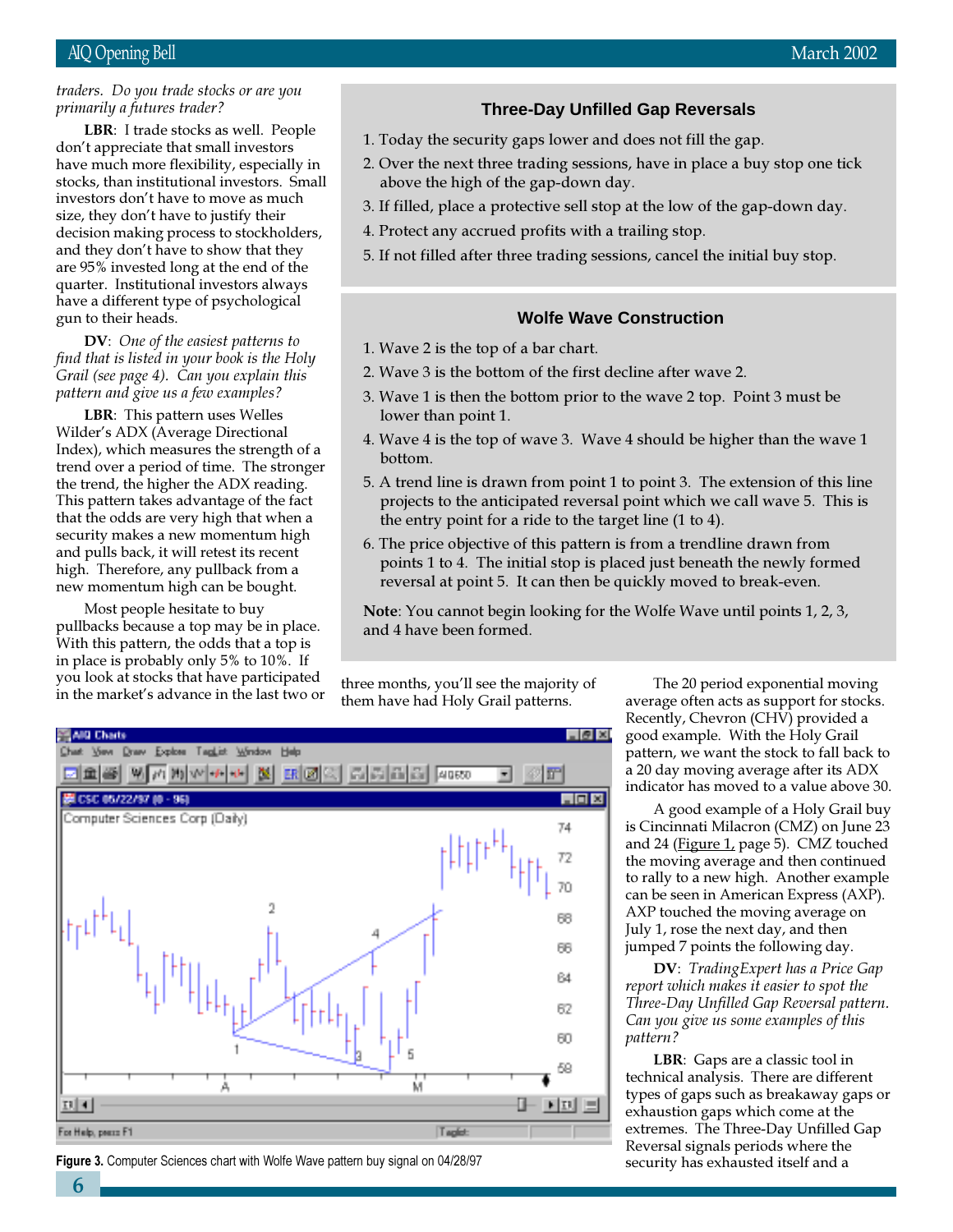#### March 2002 **AIQ Opening Bell**

reversal is close at hand. A lot of stocks had beautiful buy setups in April of this year. If you look at Chrysler (C) you will see a perfect example (*Figure 2*, page 5). On April 11, Chrysler gapped down (see arrow). Two trading days later, the April 11 high point was surpassed. Other examples can be seen in Sears (S) and General Motors (GM).

DV: Another strategy that only uses price analysis is a pattern you call the Wolfe Wave. Can you give us some examples?

LBR: I'll give you several examples because once you study this chart pattern you will automatically get a magically trained eye and will be able to immediately recognize the pattern. Keep in mind that when you look at this pattern you are seeing accumulation or distribution. In the last two months, we've been in a very strong upward move. There are many examples of Wolfe Wave buys in April and May and now fewer are appearing as the market moves higher.

A good example is Computer Sciences Corp (CSC) during April (see Figure 3). Wave 1 was on April 2, wave 2 on April 8, wave 3 on April 22, and wave 4 on April 24. The buy came on April 28. Interestingly, there was also a Wolfe Wave buy on July 1 but that is more readily seen using hourly data.

Another example is Bristol Myers



Figure 4. Bristol Myers Squibb chart with Wolfe Wave pattern buy signal on 04/14/97 (see position 5 on chart)

Squibb (BMY) which gave a buy on April 14 (see Figure  $4$ ). Yet another example is Disney (DIS) which also gave a buy on April 14. Since the overall market is so strong, the stocks have rallied past their target prices.

You have to train your eye for sell signals as well. An example on the sell side is Ralston Purina (RAL). In Figure 5, the pattern on the sell side is simply a reverse of the buy side. RAL gave a sell on June 13 and the stock fell right to its target.

DV: Let's talk a little about stop strategies. Obviously you keep them pretty tight.

LBR: Different patterns have different stops. Most often, I'll get out if the market fails to do what I thought it would do. The best patterns give you instant feedback. How tight a stop you use depends on how aggressive or conservative you are. If a trade feels uncomfortable, I sometimes find it easiest to place an order to exit the market on close. This takes away the psychological anguish of trying to time the exit.

DV: It is nice to be able to sleep at night! Thanks for the interview and we look forward to seeing you at our AIQ seminar in September.

#### **Please Note**

The information in this newsletter is believed to be reliable but accuracy cannot be guaranteed. Past performance does not guarantee future results.



Figure 5. Ralston Purina chart with Wolfe Wave pattern sell signal on 06/13/97 (see position 5 on chart)